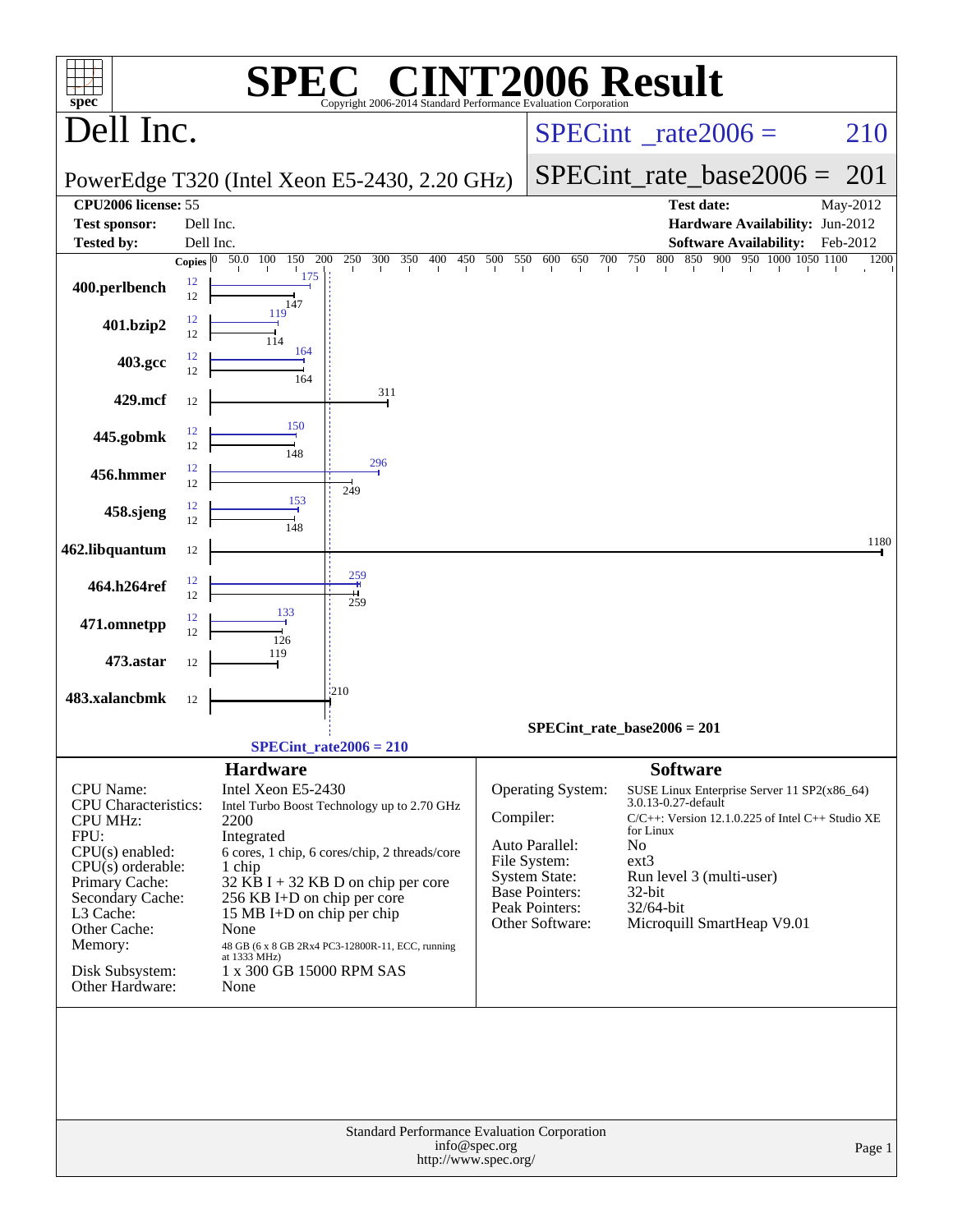

# **[SPEC CINT2006 Result](http://www.spec.org/auto/cpu2006/Docs/result-fields.html#SPECCINT2006Result)**

# Dell Inc.

## SPECint rate $2006 = 210$

PowerEdge T320 (Intel Xeon E5-2430, 2.20 GHz)

[SPECint\\_rate\\_base2006 =](http://www.spec.org/auto/cpu2006/Docs/result-fields.html#SPECintratebase2006)  $201$ 

**[CPU2006 license:](http://www.spec.org/auto/cpu2006/Docs/result-fields.html#CPU2006license)** 55 **[Test date:](http://www.spec.org/auto/cpu2006/Docs/result-fields.html#Testdate)** May-2012

**[Test sponsor:](http://www.spec.org/auto/cpu2006/Docs/result-fields.html#Testsponsor)** Dell Inc. **[Hardware Availability:](http://www.spec.org/auto/cpu2006/Docs/result-fields.html#HardwareAvailability)** Jun-2012 **[Tested by:](http://www.spec.org/auto/cpu2006/Docs/result-fields.html#Testedby)** Dell Inc. **[Software Availability:](http://www.spec.org/auto/cpu2006/Docs/result-fields.html#SoftwareAvailability)** Feb-2012

#### **[Results Table](http://www.spec.org/auto/cpu2006/Docs/result-fields.html#ResultsTable)**

|                                                                                                          | <b>Base</b>   |                |            |                |            |                |            | <b>Peak</b>   |                |              |                |              |                |              |
|----------------------------------------------------------------------------------------------------------|---------------|----------------|------------|----------------|------------|----------------|------------|---------------|----------------|--------------|----------------|--------------|----------------|--------------|
| <b>Benchmark</b>                                                                                         | <b>Copies</b> | <b>Seconds</b> | Ratio      | <b>Seconds</b> | Ratio      | <b>Seconds</b> | Ratio      | <b>Copies</b> | <b>Seconds</b> | <b>Ratio</b> | <b>Seconds</b> | <b>Ratio</b> | <b>Seconds</b> | <b>Ratio</b> |
| 400.perlbench                                                                                            | 12            | 796            | 147        | 798            | 147        | 797            | 147        | 12            | 667            | 176          | 670            | 175          | 669            | <u>175</u>   |
| 401.bzip2                                                                                                | 12            | 1019           | 114        | 1015           | 114        | 1020           | 114        | 12            | 973            | 119          | 971            | 119          | 977            | 119          |
| $403.\text{gcc}$                                                                                         | 12            | 591            | 163        | 589            | 164        | 588            | 164        | 12            | 589            | 164          | 590            | 164          | 587            | 164          |
| $429$ .mcf                                                                                               | 12            | 352            | 311        | 351            | 312l       | 352            | 311        | 12            | 352            | 311          | 351            | 312          | 352            | <u>311</u>   |
| $445$ .gobmk                                                                                             | 12            | 849            | 148        | 851            | 148        | 849            | 148        | 12            | 838            | 150          | 838            | <u>150</u>   | 837            | 150          |
| 456.hmmer                                                                                                | 12            | 451            | 248        | 450            | 249        | 449            | <b>250</b> | 12            | 378            | 296          | 379            | 295          | 379            | 296          |
| $458$ .sjeng                                                                                             | 12            | 983            | <b>148</b> | 980            | 148        | 986            | 147        | 12            | 941            | 154          | 948            | <u>153</u>   | 949            | 153          |
| 462.libquantum                                                                                           | 12            | 210            | 1180       | 211            | 1180       | 211            | 1180       | 12            | 210            | 1180         | 211            | 1180         | 211            | 1180         |
| 464.h264ref                                                                                              | 12            | 1056           | 251        | 1017           | 261        | 1026           | 259        | 12            | 1031           | 258          | 1025           | 259          | 1011           | 263          |
| 471.omnetpp                                                                                              | 12            | 593            | 126        | 594            | <b>126</b> | 598            | 125        | 12            | 564            | 133          | 567            | 132          | 565            | 133          |
| $473$ . astar                                                                                            | 12            | 709            | <b>119</b> | 708            | 119        | 713            | 118        | 12            | 709            | 119          | 708            | 119          | 713            | 118          |
| 483.xalancbmk                                                                                            | 12            | 395            | <b>210</b> | 392            | 211        | 395            | <b>209</b> | 12            | 395            | 210          | 392            | 211          | 395            | 209          |
| Results appear in the order in which they were run. Bold underlined text indicates a median measurement. |               |                |            |                |            |                |            |               |                |              |                |              |                |              |

#### **[Submit Notes](http://www.spec.org/auto/cpu2006/Docs/result-fields.html#SubmitNotes)**

 The numactl mechanism was used to bind copies to processors. The config file option 'submit' was used to generate numactl commands to bind each copy to a specific processor. For details, please see the config file.

### **[Operating System Notes](http://www.spec.org/auto/cpu2006/Docs/result-fields.html#OperatingSystemNotes)**

Stack size set to unlimited using "ulimit -s unlimited"

#### **[Platform Notes](http://www.spec.org/auto/cpu2006/Docs/result-fields.html#PlatformNotes)**

Standard Performance Evaluation Corporation [info@spec.org](mailto:info@spec.org) CPU Power Management set to Maximum Performance Memory Frequency set to Maximum Performance Turbo Boost set to Enabled C States/C1E set to Enabled Sysinfo program /root/CPU2006-1.2/config/sysinfo.rev6800 \$Rev: 6800 \$ \$Date:: 2011-10-11 #\$ 6f2ebdff5032aaa42e583f96b07f99d3 running on linux-sxkz Thu May 24 09:47:55 2012 This section contains SUT (System Under Test) info as seen by some common utilities. To remove or add to this section, see: <http://www.spec.org/cpu2006/Docs/config.html#sysinfo> From /proc/cpuinfo model name : Intel(R) Xeon(R) CPU E5-2430 0 @ 2.20GHz 1 "physical id"s (chips) 12 "processors" cores, siblings (Caution: counting these is hw and system dependent. The Continued on next page

<http://www.spec.org/>

Page 2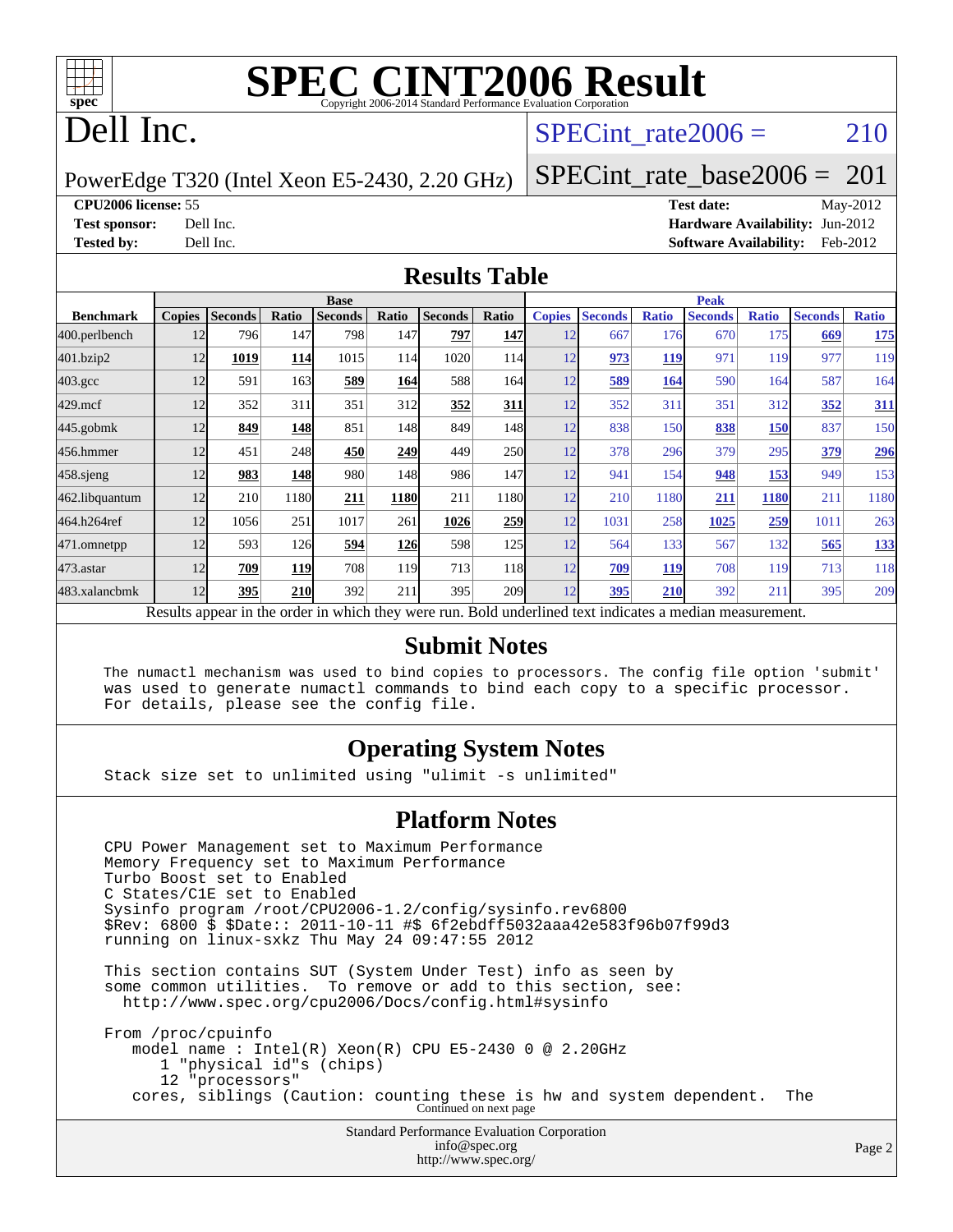

### **[SPEC CINT2006 Result](http://www.spec.org/auto/cpu2006/Docs/result-fields.html#SPECCINT2006Result)** Copyright 2006-2014 Standard Performance Evaluation C

# Dell Inc.

SPECint rate $2006 = 210$ 

PowerEdge T320 (Intel Xeon E5-2430, 2.20 GHz)

**[Tested by:](http://www.spec.org/auto/cpu2006/Docs/result-fields.html#Testedby)** Dell Inc. **[Software Availability:](http://www.spec.org/auto/cpu2006/Docs/result-fields.html#SoftwareAvailability)** Feb-2012

[SPECint\\_rate\\_base2006 =](http://www.spec.org/auto/cpu2006/Docs/result-fields.html#SPECintratebase2006)  $201$ **[CPU2006 license:](http://www.spec.org/auto/cpu2006/Docs/result-fields.html#CPU2006license)** 55 **[Test date:](http://www.spec.org/auto/cpu2006/Docs/result-fields.html#Testdate)** May-2012 **[Test sponsor:](http://www.spec.org/auto/cpu2006/Docs/result-fields.html#Testsponsor)** Dell Inc. **[Hardware Availability:](http://www.spec.org/auto/cpu2006/Docs/result-fields.html#HardwareAvailability)** Jun-2012

#### **[Platform Notes \(Continued\)](http://www.spec.org/auto/cpu2006/Docs/result-fields.html#PlatformNotes)**

 following excerpts from /proc/cpuinfo might not be reliable. Use with caution.) cpu cores : 6 siblings : 12 physical 0: cores 0 1 2 3 4 5 cache size : 15360 KB From /proc/meminfo MemTotal: 49348896 kB HugePages\_Total: 0<br>Hugepagesize: 2048 kB Hugepagesize: /usr/bin/lsb\_release -d SUSE Linux Enterprise Server 11 (x86\_64) From /etc/\*release\* /etc/\*version\* SuSE-release: SUSE Linux Enterprise Server 11 (x86\_64) VERSION = 11 PATCHLEVEL = 2 uname -a: Linux linux-sxkz 3.0.13-0.27-default #1 SMP Wed Feb 15 13:33:49 UTC 2012 (d73692b) x86\_64 x86\_64 x86\_64 GNU/Linux run-level 3 May 24 09:42 last=S SPEC is set to: /root/CPU2006-1.2<br>Filesystem Type Size Use Type Size Used Avail Use% Mounted on<br>ext3 271G 40G 218G 16% / /dev/sda2 ext3 271G 40G 218G 16% / Additional information from dmidecode: (End of data from sysinfo program)

#### **[General Notes](http://www.spec.org/auto/cpu2006/Docs/result-fields.html#GeneralNotes)**

Environment variables set by runspec before the start of the run: LD\_LIBRARY\_PATH = "/root/CPU2006-1.2/libs/32:/root/CPU2006-1.2/libs/64" Binaries compiled on a system with 1x Core i7-860 CPU + 8GB memory using RHEL5.5 Transparent Huge Pages enabled with: echo always > /sys/kernel/mm/transparent\_hugepage/enabled Filesystem page cache cleared with: echo 1> /proc/sys/vm/drop\_caches runspec command invoked through numactl i.e.: numactl --interleave=all runspec <etc> The Dell PowerEdge T320 and the Bull NovaScale T820 F3 models are electronically equivalent. The results have been measured on a Dell PowerEdge T320 model

> Standard Performance Evaluation Corporation [info@spec.org](mailto:info@spec.org) <http://www.spec.org/>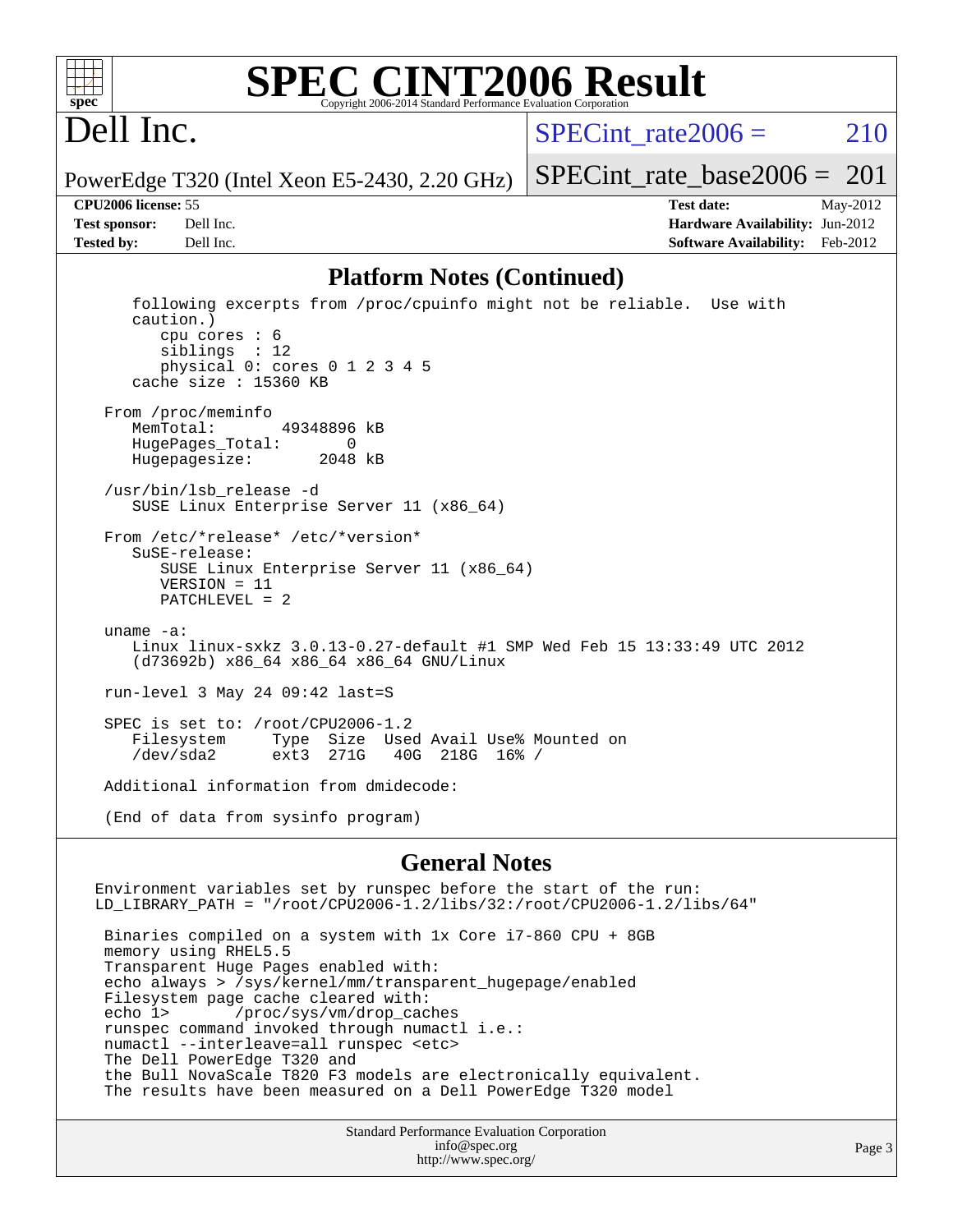

# **[SPEC CINT2006 Result](http://www.spec.org/auto/cpu2006/Docs/result-fields.html#SPECCINT2006Result)**

# Dell Inc.

SPECint rate $2006 = 210$ 

PowerEdge T320 (Intel Xeon E5-2430, 2.20 GHz)

**[Tested by:](http://www.spec.org/auto/cpu2006/Docs/result-fields.html#Testedby)** Dell Inc. **[Software Availability:](http://www.spec.org/auto/cpu2006/Docs/result-fields.html#SoftwareAvailability)** Feb-2012

[SPECint\\_rate\\_base2006 =](http://www.spec.org/auto/cpu2006/Docs/result-fields.html#SPECintratebase2006)  $201$ 

**[CPU2006 license:](http://www.spec.org/auto/cpu2006/Docs/result-fields.html#CPU2006license)** 55 **[Test date:](http://www.spec.org/auto/cpu2006/Docs/result-fields.html#Testdate)** May-2012 **[Test sponsor:](http://www.spec.org/auto/cpu2006/Docs/result-fields.html#Testsponsor)** Dell Inc. **[Hardware Availability:](http://www.spec.org/auto/cpu2006/Docs/result-fields.html#HardwareAvailability)** Jun-2012

# **[Base Compiler Invocation](http://www.spec.org/auto/cpu2006/Docs/result-fields.html#BaseCompilerInvocation)**

[C benchmarks](http://www.spec.org/auto/cpu2006/Docs/result-fields.html#Cbenchmarks):  $\text{icc}$   $-\text{m32}$ 

[C++ benchmarks:](http://www.spec.org/auto/cpu2006/Docs/result-fields.html#CXXbenchmarks) [icpc -m32](http://www.spec.org/cpu2006/results/res2012q3/cpu2006-20120703-23495.flags.html#user_CXXbase_intel_icpc_4e5a5ef1a53fd332b3c49e69c3330699)

## **[Base Portability Flags](http://www.spec.org/auto/cpu2006/Docs/result-fields.html#BasePortabilityFlags)**

 400.perlbench: [-DSPEC\\_CPU\\_LINUX\\_IA32](http://www.spec.org/cpu2006/results/res2012q3/cpu2006-20120703-23495.flags.html#b400.perlbench_baseCPORTABILITY_DSPEC_CPU_LINUX_IA32) 462.libquantum: [-DSPEC\\_CPU\\_LINUX](http://www.spec.org/cpu2006/results/res2012q3/cpu2006-20120703-23495.flags.html#b462.libquantum_baseCPORTABILITY_DSPEC_CPU_LINUX) 483.xalancbmk: [-DSPEC\\_CPU\\_LINUX](http://www.spec.org/cpu2006/results/res2012q3/cpu2006-20120703-23495.flags.html#b483.xalancbmk_baseCXXPORTABILITY_DSPEC_CPU_LINUX)

# **[Base Optimization Flags](http://www.spec.org/auto/cpu2006/Docs/result-fields.html#BaseOptimizationFlags)**

[C benchmarks](http://www.spec.org/auto/cpu2006/Docs/result-fields.html#Cbenchmarks):

[-xSSE4.2](http://www.spec.org/cpu2006/results/res2012q3/cpu2006-20120703-23495.flags.html#user_CCbase_f-xSSE42_f91528193cf0b216347adb8b939d4107) [-ipo](http://www.spec.org/cpu2006/results/res2012q3/cpu2006-20120703-23495.flags.html#user_CCbase_f-ipo) [-O3](http://www.spec.org/cpu2006/results/res2012q3/cpu2006-20120703-23495.flags.html#user_CCbase_f-O3) [-no-prec-div](http://www.spec.org/cpu2006/results/res2012q3/cpu2006-20120703-23495.flags.html#user_CCbase_f-no-prec-div) [-opt-prefetch](http://www.spec.org/cpu2006/results/res2012q3/cpu2006-20120703-23495.flags.html#user_CCbase_f-opt-prefetch) [-opt-mem-layout-trans=3](http://www.spec.org/cpu2006/results/res2012q3/cpu2006-20120703-23495.flags.html#user_CCbase_f-opt-mem-layout-trans_a7b82ad4bd7abf52556d4961a2ae94d5)

[C++ benchmarks:](http://www.spec.org/auto/cpu2006/Docs/result-fields.html#CXXbenchmarks)

[-xSSE4.2](http://www.spec.org/cpu2006/results/res2012q3/cpu2006-20120703-23495.flags.html#user_CXXbase_f-xSSE42_f91528193cf0b216347adb8b939d4107) [-ipo](http://www.spec.org/cpu2006/results/res2012q3/cpu2006-20120703-23495.flags.html#user_CXXbase_f-ipo) [-O3](http://www.spec.org/cpu2006/results/res2012q3/cpu2006-20120703-23495.flags.html#user_CXXbase_f-O3) [-no-prec-div](http://www.spec.org/cpu2006/results/res2012q3/cpu2006-20120703-23495.flags.html#user_CXXbase_f-no-prec-div) [-opt-prefetch](http://www.spec.org/cpu2006/results/res2012q3/cpu2006-20120703-23495.flags.html#user_CXXbase_f-opt-prefetch) [-opt-mem-layout-trans=3](http://www.spec.org/cpu2006/results/res2012q3/cpu2006-20120703-23495.flags.html#user_CXXbase_f-opt-mem-layout-trans_a7b82ad4bd7abf52556d4961a2ae94d5) [-Wl,-z,muldefs](http://www.spec.org/cpu2006/results/res2012q3/cpu2006-20120703-23495.flags.html#user_CXXbase_link_force_multiple1_74079c344b956b9658436fd1b6dd3a8a) [-L/smartheap -lsmartheap](http://www.spec.org/cpu2006/results/res2012q3/cpu2006-20120703-23495.flags.html#user_CXXbase_SmartHeap_7c9e394a5779e1a7fec7c221e123830c)

## **[Base Other Flags](http://www.spec.org/auto/cpu2006/Docs/result-fields.html#BaseOtherFlags)**

[C benchmarks](http://www.spec.org/auto/cpu2006/Docs/result-fields.html#Cbenchmarks):

403.gcc: [-Dalloca=\\_alloca](http://www.spec.org/cpu2006/results/res2012q3/cpu2006-20120703-23495.flags.html#b403.gcc_baseEXTRA_CFLAGS_Dalloca_be3056838c12de2578596ca5467af7f3)

# **[Peak Compiler Invocation](http://www.spec.org/auto/cpu2006/Docs/result-fields.html#PeakCompilerInvocation)**

[C benchmarks \(except as noted below\)](http://www.spec.org/auto/cpu2006/Docs/result-fields.html#Cbenchmarksexceptasnotedbelow): [icc -m32](http://www.spec.org/cpu2006/results/res2012q3/cpu2006-20120703-23495.flags.html#user_CCpeak_intel_icc_5ff4a39e364c98233615fdd38438c6f2) 400.perlbench: [icc -m64](http://www.spec.org/cpu2006/results/res2012q3/cpu2006-20120703-23495.flags.html#user_peakCCLD400_perlbench_intel_icc_64bit_bda6cc9af1fdbb0edc3795bac97ada53) 401.bzip2: [icc -m64](http://www.spec.org/cpu2006/results/res2012q3/cpu2006-20120703-23495.flags.html#user_peakCCLD401_bzip2_intel_icc_64bit_bda6cc9af1fdbb0edc3795bac97ada53)

456.hmmer: [icc -m64](http://www.spec.org/cpu2006/results/res2012q3/cpu2006-20120703-23495.flags.html#user_peakCCLD456_hmmer_intel_icc_64bit_bda6cc9af1fdbb0edc3795bac97ada53)

458.sjeng: [icc -m64](http://www.spec.org/cpu2006/results/res2012q3/cpu2006-20120703-23495.flags.html#user_peakCCLD458_sjeng_intel_icc_64bit_bda6cc9af1fdbb0edc3795bac97ada53)

```
C++ benchmarks: 
icpc -m32
```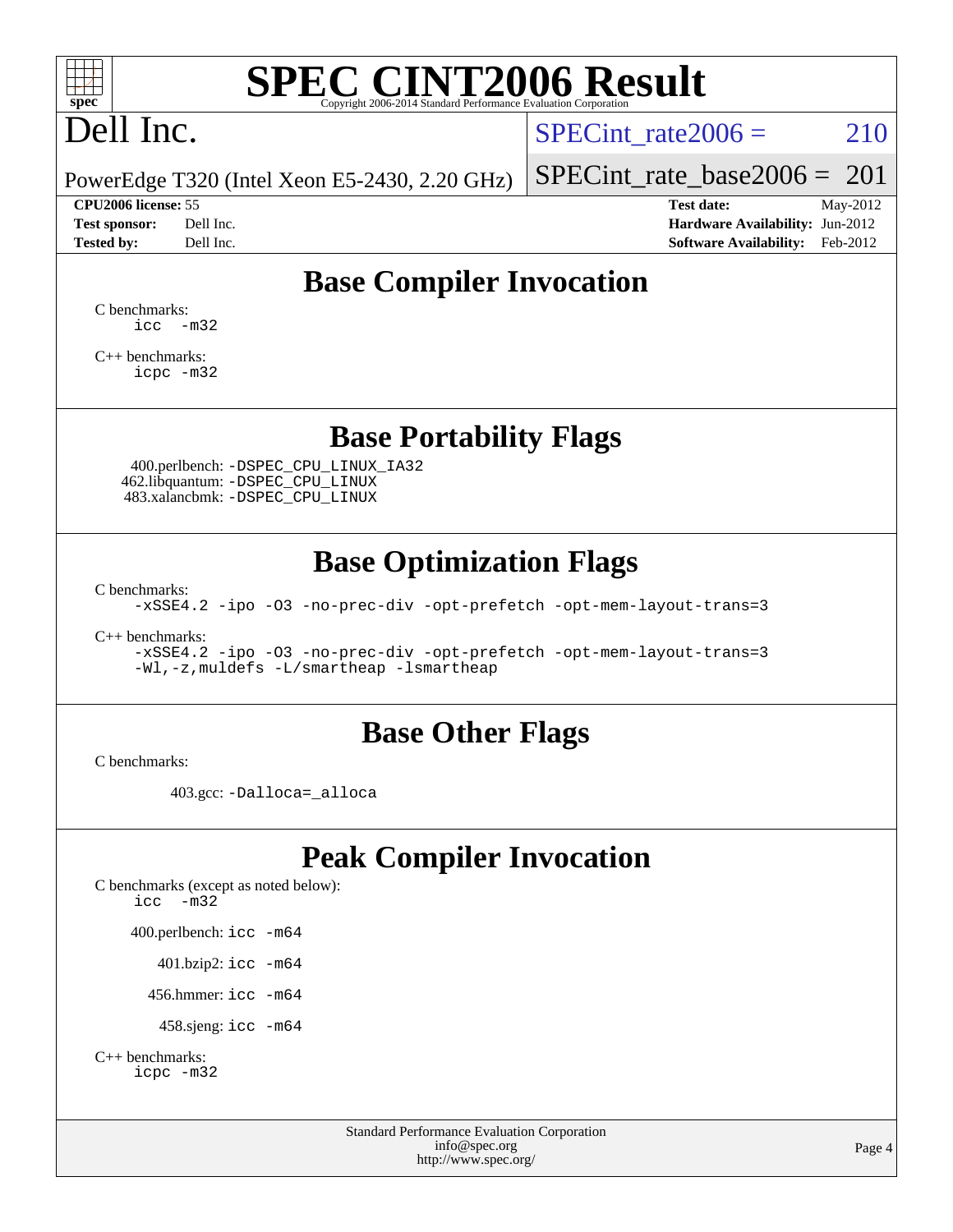

#### **[SPEC CINT2006 Result](http://www.spec.org/auto/cpu2006/Docs/result-fields.html#SPECCINT2006Result)** Copyright 2006-2014 Standard Performance Evaluation C

# Dell Inc.

SPECint rate $2006 = 210$ 

PowerEdge T320 (Intel Xeon E5-2430, 2.20 GHz)

[SPECint\\_rate\\_base2006 =](http://www.spec.org/auto/cpu2006/Docs/result-fields.html#SPECintratebase2006)  $201$ 

**[CPU2006 license:](http://www.spec.org/auto/cpu2006/Docs/result-fields.html#CPU2006license)** 55 **[Test date:](http://www.spec.org/auto/cpu2006/Docs/result-fields.html#Testdate)** May-2012 **[Test sponsor:](http://www.spec.org/auto/cpu2006/Docs/result-fields.html#Testsponsor)** Dell Inc. **[Hardware Availability:](http://www.spec.org/auto/cpu2006/Docs/result-fields.html#HardwareAvailability)** Jun-2012 **[Tested by:](http://www.spec.org/auto/cpu2006/Docs/result-fields.html#Testedby)** Dell Inc. **[Software Availability:](http://www.spec.org/auto/cpu2006/Docs/result-fields.html#SoftwareAvailability)** Feb-2012

# **[Peak Portability Flags](http://www.spec.org/auto/cpu2006/Docs/result-fields.html#PeakPortabilityFlags)**

 400.perlbench: [-DSPEC\\_CPU\\_LP64](http://www.spec.org/cpu2006/results/res2012q3/cpu2006-20120703-23495.flags.html#b400.perlbench_peakCPORTABILITY_DSPEC_CPU_LP64) [-DSPEC\\_CPU\\_LINUX\\_X64](http://www.spec.org/cpu2006/results/res2012q3/cpu2006-20120703-23495.flags.html#b400.perlbench_peakCPORTABILITY_DSPEC_CPU_LINUX_X64) 401.bzip2: [-DSPEC\\_CPU\\_LP64](http://www.spec.org/cpu2006/results/res2012q3/cpu2006-20120703-23495.flags.html#suite_peakCPORTABILITY401_bzip2_DSPEC_CPU_LP64) 456.hmmer: [-DSPEC\\_CPU\\_LP64](http://www.spec.org/cpu2006/results/res2012q3/cpu2006-20120703-23495.flags.html#suite_peakCPORTABILITY456_hmmer_DSPEC_CPU_LP64) 458.sjeng: [-DSPEC\\_CPU\\_LP64](http://www.spec.org/cpu2006/results/res2012q3/cpu2006-20120703-23495.flags.html#suite_peakCPORTABILITY458_sjeng_DSPEC_CPU_LP64) 462.libquantum: [-DSPEC\\_CPU\\_LINUX](http://www.spec.org/cpu2006/results/res2012q3/cpu2006-20120703-23495.flags.html#b462.libquantum_peakCPORTABILITY_DSPEC_CPU_LINUX) 483.xalancbmk: [-DSPEC\\_CPU\\_LINUX](http://www.spec.org/cpu2006/results/res2012q3/cpu2006-20120703-23495.flags.html#b483.xalancbmk_peakCXXPORTABILITY_DSPEC_CPU_LINUX)

# **[Peak Optimization Flags](http://www.spec.org/auto/cpu2006/Docs/result-fields.html#PeakOptimizationFlags)**

[C benchmarks](http://www.spec.org/auto/cpu2006/Docs/result-fields.html#Cbenchmarks):

 400.perlbench: [-xSSE4.2](http://www.spec.org/cpu2006/results/res2012q3/cpu2006-20120703-23495.flags.html#user_peakPASS2_CFLAGSPASS2_LDCFLAGS400_perlbench_f-xSSE42_f91528193cf0b216347adb8b939d4107)(pass 2) [-prof-gen](http://www.spec.org/cpu2006/results/res2012q3/cpu2006-20120703-23495.flags.html#user_peakPASS1_CFLAGSPASS1_LDCFLAGS400_perlbench_prof_gen_e43856698f6ca7b7e442dfd80e94a8fc)(pass 1) [-ipo](http://www.spec.org/cpu2006/results/res2012q3/cpu2006-20120703-23495.flags.html#user_peakPASS2_CFLAGSPASS2_LDCFLAGS400_perlbench_f-ipo)(pass 2) [-O3](http://www.spec.org/cpu2006/results/res2012q3/cpu2006-20120703-23495.flags.html#user_peakPASS2_CFLAGSPASS2_LDCFLAGS400_perlbench_f-O3)(pass 2) [-no-prec-div](http://www.spec.org/cpu2006/results/res2012q3/cpu2006-20120703-23495.flags.html#user_peakPASS2_CFLAGSPASS2_LDCFLAGS400_perlbench_f-no-prec-div)(pass 2) [-prof-use](http://www.spec.org/cpu2006/results/res2012q3/cpu2006-20120703-23495.flags.html#user_peakPASS2_CFLAGSPASS2_LDCFLAGS400_perlbench_prof_use_bccf7792157ff70d64e32fe3e1250b55)(pass 2) [-auto-ilp32](http://www.spec.org/cpu2006/results/res2012q3/cpu2006-20120703-23495.flags.html#user_peakCOPTIMIZE400_perlbench_f-auto-ilp32)  $401.bzip2: -xSSE4.2(pass 2) -prof-qen(pass 1) -ipo(pass 2)$  $401.bzip2: -xSSE4.2(pass 2) -prof-qen(pass 1) -ipo(pass 2)$  $401.bzip2: -xSSE4.2(pass 2) -prof-qen(pass 1) -ipo(pass 2)$  $401.bzip2: -xSSE4.2(pass 2) -prof-qen(pass 1) -ipo(pass 2)$  $401.bzip2: -xSSE4.2(pass 2) -prof-qen(pass 1) -ipo(pass 2)$ [-O3](http://www.spec.org/cpu2006/results/res2012q3/cpu2006-20120703-23495.flags.html#user_peakPASS2_CFLAGSPASS2_LDCFLAGS401_bzip2_f-O3)(pass 2) [-no-prec-div](http://www.spec.org/cpu2006/results/res2012q3/cpu2006-20120703-23495.flags.html#user_peakPASS2_CFLAGSPASS2_LDCFLAGS401_bzip2_f-no-prec-div)(pass 2) [-prof-use](http://www.spec.org/cpu2006/results/res2012q3/cpu2006-20120703-23495.flags.html#user_peakPASS2_CFLAGSPASS2_LDCFLAGS401_bzip2_prof_use_bccf7792157ff70d64e32fe3e1250b55)(pass 2) [-opt-prefetch](http://www.spec.org/cpu2006/results/res2012q3/cpu2006-20120703-23495.flags.html#user_peakCOPTIMIZE401_bzip2_f-opt-prefetch) [-auto-ilp32](http://www.spec.org/cpu2006/results/res2012q3/cpu2006-20120703-23495.flags.html#user_peakCOPTIMIZE401_bzip2_f-auto-ilp32) [-ansi-alias](http://www.spec.org/cpu2006/results/res2012q3/cpu2006-20120703-23495.flags.html#user_peakCOPTIMIZE401_bzip2_f-ansi-alias) 403.gcc: [-xSSE4.2](http://www.spec.org/cpu2006/results/res2012q3/cpu2006-20120703-23495.flags.html#user_peakCOPTIMIZE403_gcc_f-xSSE42_f91528193cf0b216347adb8b939d4107) [-ipo](http://www.spec.org/cpu2006/results/res2012q3/cpu2006-20120703-23495.flags.html#user_peakCOPTIMIZE403_gcc_f-ipo) [-O3](http://www.spec.org/cpu2006/results/res2012q3/cpu2006-20120703-23495.flags.html#user_peakCOPTIMIZE403_gcc_f-O3) [-no-prec-div](http://www.spec.org/cpu2006/results/res2012q3/cpu2006-20120703-23495.flags.html#user_peakCOPTIMIZE403_gcc_f-no-prec-div) 429.mcf: basepeak = yes 445.gobmk: [-xSSE4.2](http://www.spec.org/cpu2006/results/res2012q3/cpu2006-20120703-23495.flags.html#user_peakPASS2_CFLAGSPASS2_LDCFLAGS445_gobmk_f-xSSE42_f91528193cf0b216347adb8b939d4107)(pass 2) [-prof-gen](http://www.spec.org/cpu2006/results/res2012q3/cpu2006-20120703-23495.flags.html#user_peakPASS1_CFLAGSPASS1_LDCFLAGS445_gobmk_prof_gen_e43856698f6ca7b7e442dfd80e94a8fc)(pass 1) [-prof-use](http://www.spec.org/cpu2006/results/res2012q3/cpu2006-20120703-23495.flags.html#user_peakPASS2_CFLAGSPASS2_LDCFLAGS445_gobmk_prof_use_bccf7792157ff70d64e32fe3e1250b55)(pass 2) [-ansi-alias](http://www.spec.org/cpu2006/results/res2012q3/cpu2006-20120703-23495.flags.html#user_peakCOPTIMIZE445_gobmk_f-ansi-alias) [-opt-mem-layout-trans=3](http://www.spec.org/cpu2006/results/res2012q3/cpu2006-20120703-23495.flags.html#user_peakCOPTIMIZE445_gobmk_f-opt-mem-layout-trans_a7b82ad4bd7abf52556d4961a2ae94d5) 456.hmmer: [-xSSE4.2](http://www.spec.org/cpu2006/results/res2012q3/cpu2006-20120703-23495.flags.html#user_peakCOPTIMIZE456_hmmer_f-xSSE42_f91528193cf0b216347adb8b939d4107) [-ipo](http://www.spec.org/cpu2006/results/res2012q3/cpu2006-20120703-23495.flags.html#user_peakCOPTIMIZE456_hmmer_f-ipo) [-O3](http://www.spec.org/cpu2006/results/res2012q3/cpu2006-20120703-23495.flags.html#user_peakCOPTIMIZE456_hmmer_f-O3) [-no-prec-div](http://www.spec.org/cpu2006/results/res2012q3/cpu2006-20120703-23495.flags.html#user_peakCOPTIMIZE456_hmmer_f-no-prec-div) [-unroll2](http://www.spec.org/cpu2006/results/res2012q3/cpu2006-20120703-23495.flags.html#user_peakCOPTIMIZE456_hmmer_f-unroll_784dae83bebfb236979b41d2422d7ec2) [-auto-ilp32](http://www.spec.org/cpu2006/results/res2012q3/cpu2006-20120703-23495.flags.html#user_peakCOPTIMIZE456_hmmer_f-auto-ilp32) 458.sjeng: [-xSSE4.2](http://www.spec.org/cpu2006/results/res2012q3/cpu2006-20120703-23495.flags.html#user_peakPASS2_CFLAGSPASS2_LDCFLAGS458_sjeng_f-xSSE42_f91528193cf0b216347adb8b939d4107)(pass 2) [-prof-gen](http://www.spec.org/cpu2006/results/res2012q3/cpu2006-20120703-23495.flags.html#user_peakPASS1_CFLAGSPASS1_LDCFLAGS458_sjeng_prof_gen_e43856698f6ca7b7e442dfd80e94a8fc)(pass 1) [-ipo](http://www.spec.org/cpu2006/results/res2012q3/cpu2006-20120703-23495.flags.html#user_peakPASS2_CFLAGSPASS2_LDCFLAGS458_sjeng_f-ipo)(pass 2) [-O3](http://www.spec.org/cpu2006/results/res2012q3/cpu2006-20120703-23495.flags.html#user_peakPASS2_CFLAGSPASS2_LDCFLAGS458_sjeng_f-O3)(pass 2) [-no-prec-div](http://www.spec.org/cpu2006/results/res2012q3/cpu2006-20120703-23495.flags.html#user_peakPASS2_CFLAGSPASS2_LDCFLAGS458_sjeng_f-no-prec-div)(pass 2) [-prof-use](http://www.spec.org/cpu2006/results/res2012q3/cpu2006-20120703-23495.flags.html#user_peakPASS2_CFLAGSPASS2_LDCFLAGS458_sjeng_prof_use_bccf7792157ff70d64e32fe3e1250b55)(pass 2) [-unroll4](http://www.spec.org/cpu2006/results/res2012q3/cpu2006-20120703-23495.flags.html#user_peakCOPTIMIZE458_sjeng_f-unroll_4e5e4ed65b7fd20bdcd365bec371b81f) [-auto-ilp32](http://www.spec.org/cpu2006/results/res2012q3/cpu2006-20120703-23495.flags.html#user_peakCOPTIMIZE458_sjeng_f-auto-ilp32)  $462$ .libquantum: basepeak = yes 464.h264ref: [-xSSE4.2](http://www.spec.org/cpu2006/results/res2012q3/cpu2006-20120703-23495.flags.html#user_peakPASS2_CFLAGSPASS2_LDCFLAGS464_h264ref_f-xSSE42_f91528193cf0b216347adb8b939d4107)(pass 2) [-prof-gen](http://www.spec.org/cpu2006/results/res2012q3/cpu2006-20120703-23495.flags.html#user_peakPASS1_CFLAGSPASS1_LDCFLAGS464_h264ref_prof_gen_e43856698f6ca7b7e442dfd80e94a8fc)(pass 1) [-ipo](http://www.spec.org/cpu2006/results/res2012q3/cpu2006-20120703-23495.flags.html#user_peakPASS2_CFLAGSPASS2_LDCFLAGS464_h264ref_f-ipo)(pass 2) [-O3](http://www.spec.org/cpu2006/results/res2012q3/cpu2006-20120703-23495.flags.html#user_peakPASS2_CFLAGSPASS2_LDCFLAGS464_h264ref_f-O3)(pass 2) [-no-prec-div](http://www.spec.org/cpu2006/results/res2012q3/cpu2006-20120703-23495.flags.html#user_peakPASS2_CFLAGSPASS2_LDCFLAGS464_h264ref_f-no-prec-div)(pass 2) [-prof-use](http://www.spec.org/cpu2006/results/res2012q3/cpu2006-20120703-23495.flags.html#user_peakPASS2_CFLAGSPASS2_LDCFLAGS464_h264ref_prof_use_bccf7792157ff70d64e32fe3e1250b55)(pass 2) [-unroll2](http://www.spec.org/cpu2006/results/res2012q3/cpu2006-20120703-23495.flags.html#user_peakCOPTIMIZE464_h264ref_f-unroll_784dae83bebfb236979b41d2422d7ec2) [-ansi-alias](http://www.spec.org/cpu2006/results/res2012q3/cpu2006-20120703-23495.flags.html#user_peakCOPTIMIZE464_h264ref_f-ansi-alias) [C++ benchmarks:](http://www.spec.org/auto/cpu2006/Docs/result-fields.html#CXXbenchmarks) 471.omnetpp: [-xSSE4.2](http://www.spec.org/cpu2006/results/res2012q3/cpu2006-20120703-23495.flags.html#user_peakPASS2_CXXFLAGSPASS2_LDCXXFLAGS471_omnetpp_f-xSSE42_f91528193cf0b216347adb8b939d4107)(pass 2) [-prof-gen](http://www.spec.org/cpu2006/results/res2012q3/cpu2006-20120703-23495.flags.html#user_peakPASS1_CXXFLAGSPASS1_LDCXXFLAGS471_omnetpp_prof_gen_e43856698f6ca7b7e442dfd80e94a8fc)(pass 1) [-ipo](http://www.spec.org/cpu2006/results/res2012q3/cpu2006-20120703-23495.flags.html#user_peakPASS2_CXXFLAGSPASS2_LDCXXFLAGS471_omnetpp_f-ipo)(pass 2) [-O3](http://www.spec.org/cpu2006/results/res2012q3/cpu2006-20120703-23495.flags.html#user_peakPASS2_CXXFLAGSPASS2_LDCXXFLAGS471_omnetpp_f-O3)(pass 2) [-no-prec-div](http://www.spec.org/cpu2006/results/res2012q3/cpu2006-20120703-23495.flags.html#user_peakPASS2_CXXFLAGSPASS2_LDCXXFLAGS471_omnetpp_f-no-prec-div)(pass 2) [-prof-use](http://www.spec.org/cpu2006/results/res2012q3/cpu2006-20120703-23495.flags.html#user_peakPASS2_CXXFLAGSPASS2_LDCXXFLAGS471_omnetpp_prof_use_bccf7792157ff70d64e32fe3e1250b55)(pass 2) [-ansi-alias](http://www.spec.org/cpu2006/results/res2012q3/cpu2006-20120703-23495.flags.html#user_peakCXXOPTIMIZE471_omnetpp_f-ansi-alias) [-opt-ra-region-strategy=block](http://www.spec.org/cpu2006/results/res2012q3/cpu2006-20120703-23495.flags.html#user_peakCXXOPTIMIZE471_omnetpp_f-opt-ra-region-strategy_a0a37c372d03933b2a18d4af463c1f69) [-Wl,-z,muldefs](http://www.spec.org/cpu2006/results/res2012q3/cpu2006-20120703-23495.flags.html#user_peakEXTRA_LDFLAGS471_omnetpp_link_force_multiple1_74079c344b956b9658436fd1b6dd3a8a) [-L/smartheap -lsmartheap](http://www.spec.org/cpu2006/results/res2012q3/cpu2006-20120703-23495.flags.html#user_peakEXTRA_LIBS471_omnetpp_SmartHeap_7c9e394a5779e1a7fec7c221e123830c) 473.astar: basepeak = yes Continued on next page

> Standard Performance Evaluation Corporation [info@spec.org](mailto:info@spec.org) <http://www.spec.org/>